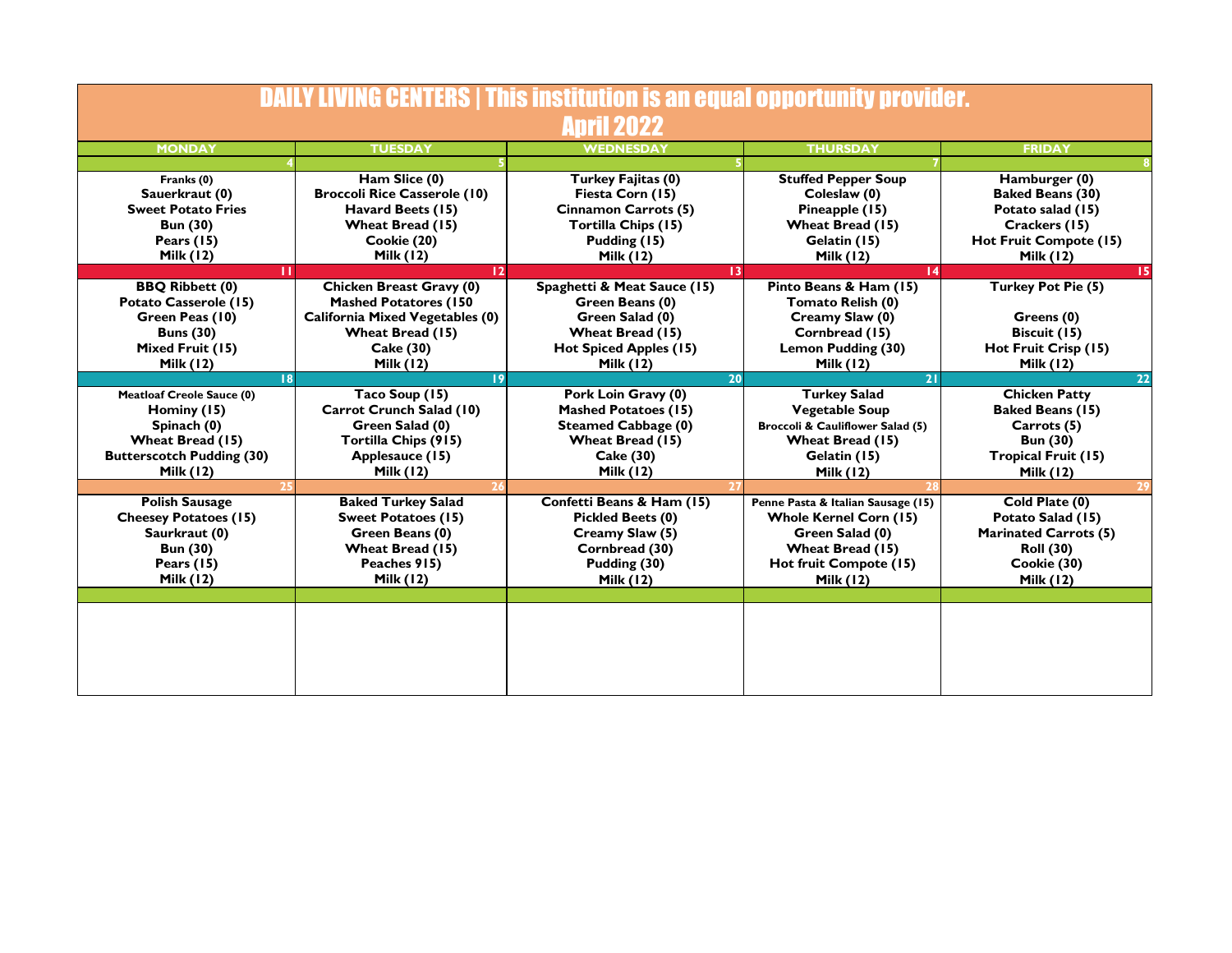| <b>DAILY LIVING CENTERS   This institution is an equal opportunity provider.</b><br><b>May 2021</b> |                                        |                                     |                               |                         |  |  |  |
|-----------------------------------------------------------------------------------------------------|----------------------------------------|-------------------------------------|-------------------------------|-------------------------|--|--|--|
| <b>MONDAY</b>                                                                                       | <b>TUESDAY</b>                         | <b>WEDNESDAY</b>                    | <b>THURSDAY</b>               | <b>FRIDAY</b>           |  |  |  |
|                                                                                                     |                                        |                                     |                               |                         |  |  |  |
| <b>BBQ Pork</b>                                                                                     | <b>Salisbury Steak</b>                 | Turkey Tetrazzini (15)              | <b>Taco Salad</b>             | Sausage & Gravy         |  |  |  |
| <b>Baked Beans (15)</b>                                                                             | <b>Mashed Potatos (15)</b>             | Tomato & Zucchini (0)               | Green Salad (0)               | Orange Juice            |  |  |  |
| Carrots (5)                                                                                         | Spinach (0)                            | Green Peas (5)                      | Chili Beans (15)              | Tater Tots (15)         |  |  |  |
| <b>Roll (30)</b>                                                                                    | Wheat Bread (15)                       | Wheat Bread (15)                    | Tortilla Chips (15)           | Biscuit (15)            |  |  |  |
| Pineapple (15)                                                                                      | Cake (30)                              | Apple Sauce (15)                    | Hot Bread Pudding (30)        | Hot Fruit Compote (15)  |  |  |  |
| Milk $(12)$                                                                                         | Milk $(12)$                            | <b>Milk (12)</b>                    | Milk $(12)$                   | <b>Milk (12)</b>        |  |  |  |
|                                                                                                     | 10                                     | ш                                   | $\overline{12}$               | $\overline{13}$         |  |  |  |
| <b>Chicken Fried Steak</b>                                                                          | <b>Tatertot Casserole</b>              | <b>Tuna Salad</b>                   | <b>BBQ Chicken</b>            | <b>Chef's Salad</b>     |  |  |  |
| <b>Mashed Potatoes (15)</b>                                                                         | <b>Connamon Carrots (5)</b>            | Tomatoe Soup (15)                   | <b>Baked Beans (15)</b>       | Pea Salad (15)          |  |  |  |
| <b>Mixed Vegetables</b>                                                                             | <b>Broccoli</b>                        | <b>Vegetable Variety Salad (10)</b> | <b>Steamed Cabbage (0)</b>    | Green Salad (0)         |  |  |  |
| Wheat Bread (15)                                                                                    | Wheat Bread (15)                       | Wheat Bread (15)                    | Wheat Bread (15)              | <b>Crackers</b>         |  |  |  |
| <b>Tropical Fruit (15)</b>                                                                          | Gelatin (15)                           | Peaches (15)                        | <b>Chocolate Pudding (15)</b> | Cake (30)               |  |  |  |
| <b>Milk (12)</b>                                                                                    | <b>Milk (12)</b>                       | <b>Milk (12)</b>                    | <b>Milk (12)</b>              | <b>Milk (12)</b>        |  |  |  |
| 16                                                                                                  | 17                                     | 18                                  | 19                            | 20                      |  |  |  |
| Franks (0)                                                                                          | Ham Slice (0)                          | Turkey Fajitas (0)                  | <b>Stuffed Pepper Soup</b>    | Hamburger (0)           |  |  |  |
| Sauerkraut (0)                                                                                      | <b>Broccoli Rice Casserole (10)</b>    | Fiesta Corn (15)                    | Coleslaw (0)                  | <b>Baked Beans (30)</b> |  |  |  |
| <b>Sweet Potato Fries</b>                                                                           | Havard Beets (15)                      | <b>Cinnamon Carrots (5)</b>         | Pineapple (15)                | Potato salad (15)       |  |  |  |
| <b>Bun (30)</b>                                                                                     | Wheat Bread (15)                       | <b>Tortilla Chips (15)</b>          | Wheat Bread (15)              | Crackers (15)           |  |  |  |
| Pears $(15)$                                                                                        | Cookie (20)                            | Pudding (15)                        | Gelatin (15)                  | Hot Fruit Compote (15)  |  |  |  |
| <b>Milk (12)</b>                                                                                    | <b>Milk (12)</b>                       | <b>Milk (12)</b>                    | <b>Milk (12)</b>              | <b>Milk (12)</b>        |  |  |  |
|                                                                                                     |                                        |                                     |                               |                         |  |  |  |
| <b>BBQ Ribbett (0)</b>                                                                              | Chicken Breast Gravy (0)               | Spaghetti & Meat Sauce (15)         | Pinto Beans & Ham (15)        |                         |  |  |  |
| Potato Casserole (15)                                                                               | <b>Mashed Potatores (150</b>           | Green Beans (0)                     | Tomato Relish (0)             |                         |  |  |  |
| Green Peas (10)                                                                                     | <b>California Mixed Vegetables (0)</b> | Green Salad (0)                     | Creamy Slaw (0)               |                         |  |  |  |
| <b>Buns (30)</b>                                                                                    | Wheat Bread (15)                       | Wheat Bread (15)                    | Cornbread (15)                |                         |  |  |  |
| Mixed Fruit (15)                                                                                    | Cake (30)                              | Hot Spiced Apples (15)              | Lemon Pudding (30)            |                         |  |  |  |
| <b>Milk (12)</b>                                                                                    | <b>Milk (12)</b>                       | <b>Milk (12)</b>                    | <b>Milk (12)</b>              |                         |  |  |  |
| 30                                                                                                  | 31                                     |                                     |                               |                         |  |  |  |
| <b>Memorial Day - Closed</b>                                                                        | Taco Soup (15)                         |                                     |                               |                         |  |  |  |
|                                                                                                     | Carrot Crunch Salad (10)               |                                     |                               |                         |  |  |  |
|                                                                                                     | Green Salad (0)                        |                                     |                               |                         |  |  |  |
|                                                                                                     | Tortilla Chips (915)                   |                                     |                               |                         |  |  |  |
|                                                                                                     | Applesauce (15)                        |                                     |                               |                         |  |  |  |
|                                                                                                     | <b>Milk (12)</b>                       |                                     |                               |                         |  |  |  |